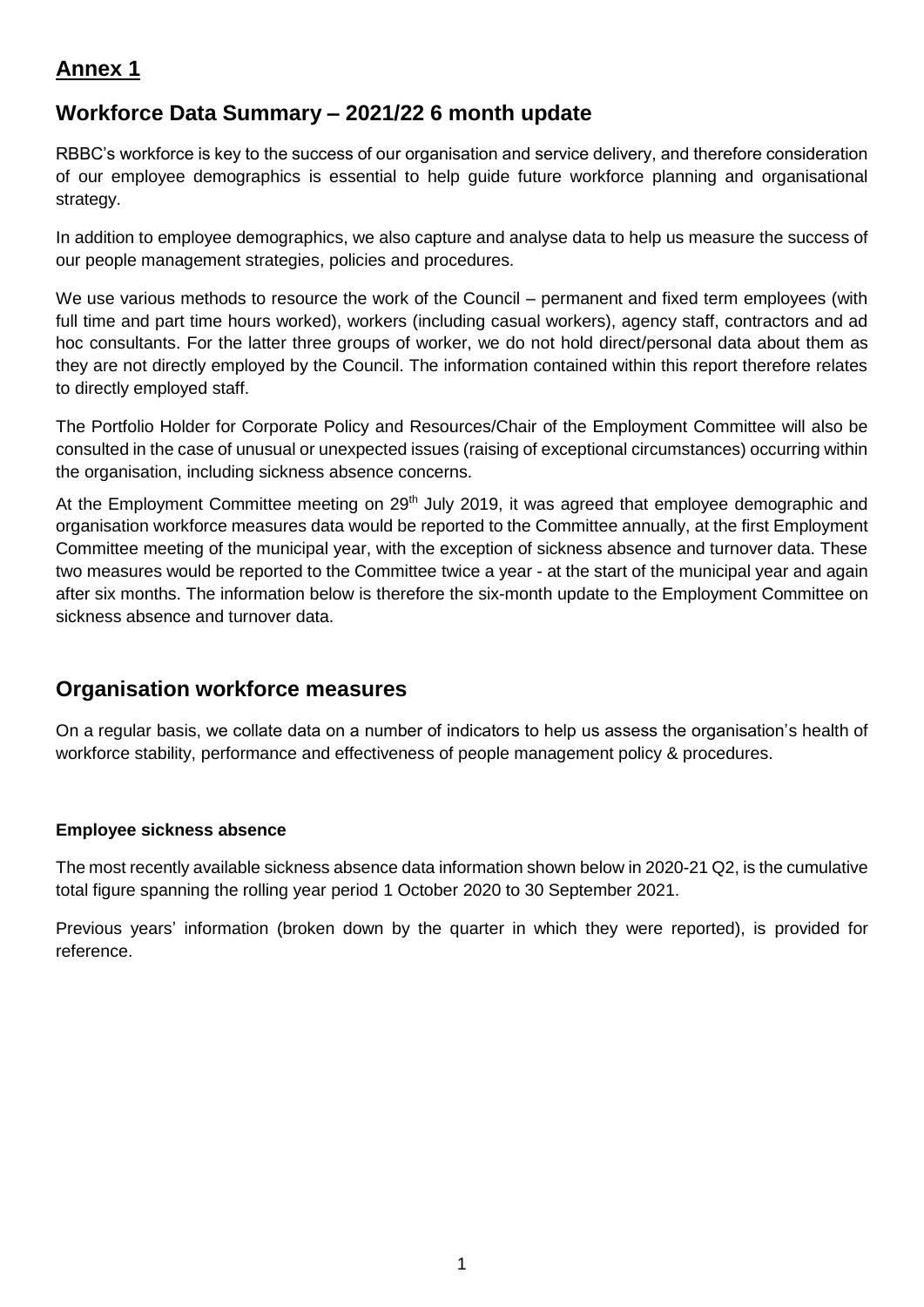| ago nambor or sion aays por omployee<br>Calculated: the total number of days absence for the Council, divided by the average Full-Time-Equivalent<br>employed within the same period |                           |                                                                 |                                    |                                                |  |  |
|--------------------------------------------------------------------------------------------------------------------------------------------------------------------------------------|---------------------------|-----------------------------------------------------------------|------------------------------------|------------------------------------------------|--|--|
| Year                                                                                                                                                                                 | Quarter (rolling year)    | Short-term<br>sickness days<br>(up to and<br>including 20 days) | Long-term<br>(21 days and<br>over) | <b>Total</b><br>(Short-term and Long-<br>term) |  |  |
| 2021-22                                                                                                                                                                              | Q1 (01.07.20 - 30.06.21)  | 3.21                                                            | 5.07                               | 8.28                                           |  |  |
|                                                                                                                                                                                      | Q2 (01.10.20 - 30.09.21)  | 3.36                                                            | 6.23                               | 9.59                                           |  |  |
| 2020-21                                                                                                                                                                              | Q1 (01.07.19 - 30.06.20)  | 4.27                                                            | 4.35                               | 8.61                                           |  |  |
|                                                                                                                                                                                      | Q2 (01.10.19 - 30.09.20)  | 4.01                                                            | 3.53                               | 8.13                                           |  |  |
|                                                                                                                                                                                      | Q3 (01.01.20 - 31.12.20)  | 3.36                                                            | 4.03                               | 7.39                                           |  |  |
|                                                                                                                                                                                      | Q4 (01.04.20 - 31.03.21)  | 2.86                                                            | 5.06                               | 7.92                                           |  |  |
| 2019-20                                                                                                                                                                              | Q1 (01.07.18 - 30.06.19)  | 4.73                                                            | 4.34                               | 9.06                                           |  |  |
|                                                                                                                                                                                      | Q2 (01.10.18 - 30.09.19)  | 4.95                                                            | 4.78                               | 9.72                                           |  |  |
|                                                                                                                                                                                      | $Q3(01.01.19 - 31.12.19)$ | 5.09                                                            | 4.66                               | 9.75                                           |  |  |
|                                                                                                                                                                                      | $Q4(01.04.19 - 31.03.20)$ | 4.78                                                            | 4.4                                | 9.18                                           |  |  |
| 2018-19                                                                                                                                                                              | Q1 (01.07.17 - 30.06.18)  | 4.46                                                            | 4.33                               | 8.78                                           |  |  |
|                                                                                                                                                                                      | Q2 (01.10.17 - 30.09.18)  | 4.16                                                            | 4.13                               | 8.29                                           |  |  |
|                                                                                                                                                                                      | Q3 (01.01.18 - 31.12.18)  | 4.27                                                            | 4.12                               | 8.34                                           |  |  |
|                                                                                                                                                                                      | Q4 (01.04.18 - 31.03.19)  | 4.81                                                            | 4.05                               | 8.87                                           |  |  |
| 2017-18                                                                                                                                                                              | Q1 (01.07.16 - 30.06.17)  | 4.89                                                            | 5.17                               | 10.06                                          |  |  |
|                                                                                                                                                                                      | Q2 (01.10.16 - 30.09.17)  | 4.82                                                            | 4.86                               | 9.68                                           |  |  |
|                                                                                                                                                                                      | Q3 (01.01.17 - 31.12.17)  | 4.81                                                            | 4.77                               | 9.58                                           |  |  |
|                                                                                                                                                                                      | Q4 (01.04.17 - 31.03.18)  | 4.79                                                            | 5.28                               | 10.08                                          |  |  |

**Average number of sick days per employee**

The data above is displayed per quarter but is based on a rolling year, working backwards from that quarter – as the dates displayed in the second column above show.

The average total number of days lost to sickness absence has decreased overall when compared to prepandemic data in 2019. It should however be noted that the data reported above does not currently include COVID related absences (an Incident Management Team decision was taken at the start of the pandemic response to report on this type of staff absence separately). As the pandemic response is transitioning to more 'business as usual', senior management and HR are considering the policy and procedural options and timeframe for COVID related absences in future being included in our standard sickness absence reporting and policy approaches. See below in this report for COVID specific absence information.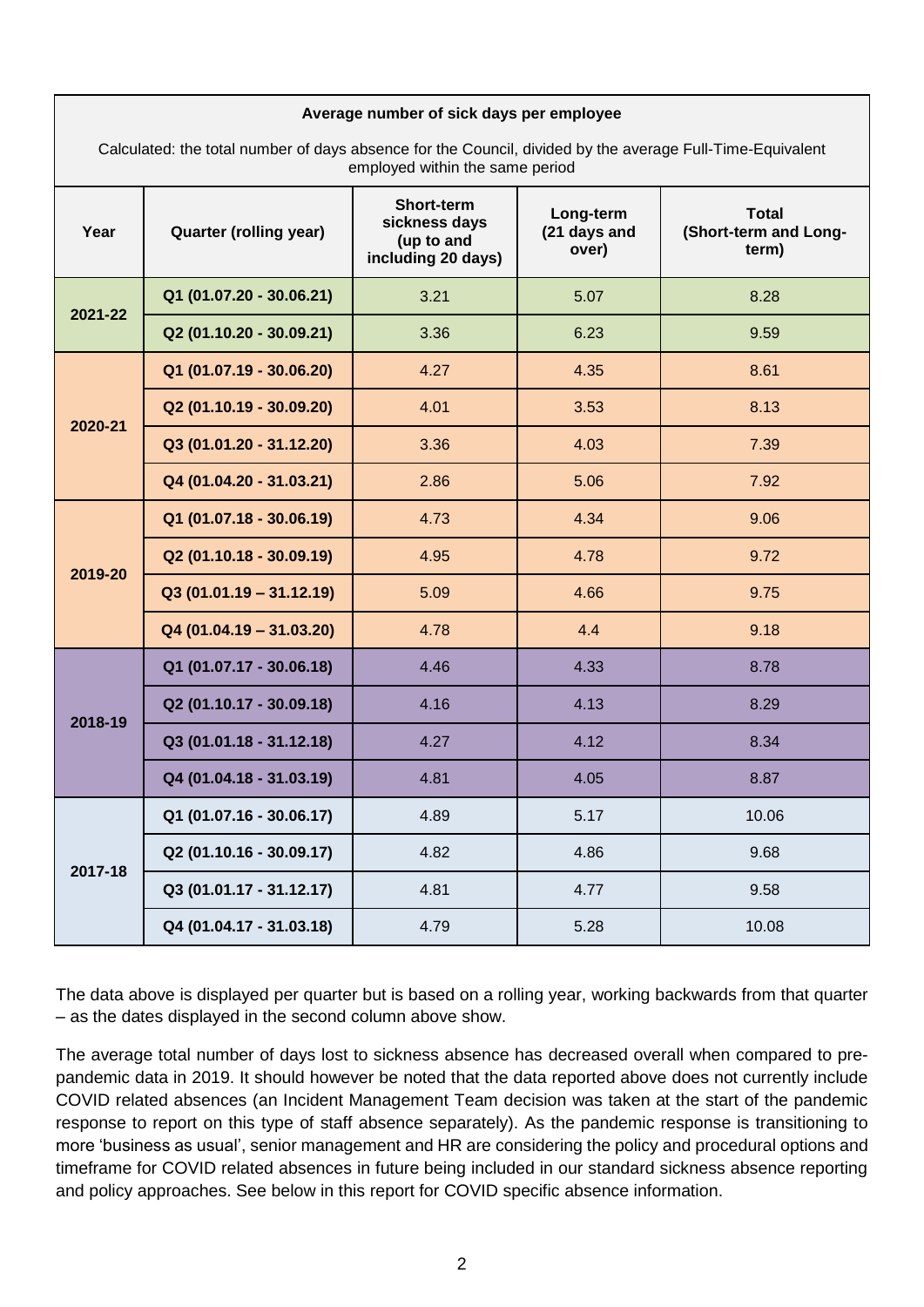The Chartered Institute of Personnel & Development's (CIPD) 'Health and Wellbeing at Work Report' released in April each year is usually the most up to date report available to compare our averages against other public sector and private sector organisations. The pandemic and the government's response in terms of interventions made, has had a deep impact on the UK labour market. Temporary absences from work increased nationally as many businesses had to close temporarily or operate at reduced capacity, with considerable numbers of employees furloughed, shielding or isolating. The disruption to many businesses in terms of working time has been incalculable in many ways.

These changes, coupled with differences between organisations in which aspects of COVID-19-related absence, if any, they include in their absence rate (such as suspected or confirmed cases, self-isolation, quarantine, shielding), meant that the CIPD were unable to provide valid average sickness absence rate from the survey data for April 2021.

It is worth noting that according to the [Office for National Statistics](https://www.ons.gov.uk/employmentandlabourmarket/peopleinwork/employmentandemployeetypes/bulletins/coronavirusandhomeworkingintheuk/april2020) (ONS), in April 2020 almost half (47%) of all employees did at least some of their work from home. Data suggests that these employees were less likely to take sickness absence when suffering from a minor illness. While there is no official data on whether those who were asked to shield were placed on furlough or worked from home, those who were deemed clinically extremely vulnerable - and would generally account for higher rates of sickness absence - were less likely to contract common illnesses as a result of shielding.

Putting to one side the issues this year in terms of benchmarking our rates due to COVID issues, benchmarking of our sickness absence data remains a challenge more broadly. This is due to how data is recorded, measured and calculated varies by organisation – so there's a risk we could be comparing apples with pears. This remains the case even for Local Authority organisations – no standard definition is applied to determine what constitutes short-term absence or long-term absence. Any data we do present in terms of comparators does need to be considered with this constraint in mind.

Pre-pandemic, the HR team started working with the Projects and Performance team to consider how we could report in more detail on how we compare with other district and borough councils, particularly our neighbouring authorities. A cross authority piece of work had started examining the data to determine whether we were recording, measuring and calculating our sickness absence data in the same way. The Head of OD & HR is ensuring this piece of work is picked up again and progressed in the workplan for 2022.

#### Reasons for absence

An average of 2.65 days of the 9.59 days lost per employee, have been attributed to stress, anxiety or depression (non-work and work related reasons combined). In Q2, there were 15 cases of long-term sickness absence for these reasons, compared with 30 short-term absence cases. Although the reasons have not been directly attributed to Covid when these absences were recorded, this is perhaps an indirect consequence of COVID-19 and the world that we are currently living in. [ONS figures](https://www.ons.gov.uk/peoplepopulationandcommunity/healthandsocialcare/conditionsanddiseases/articles/coronaviruscovid19latestinsights/wellbeing) show that in the year ending March 2021, average ratings of well-being deteriorated – a continuation of a trend that was seen in the previous year, but even more sharply. One in six adults experienced some form of depression in summer 2021 (21 July to 15 August, Great Britain), compared with one in ten before the pandemic (July 2019 to March 2020). ONS data from May 2021 also revealed that depression rates in the UK had doubled since the COVID-19 pandemic began.

In addition to offering employees access to the Employee Assistance Programme (a free and confidential service to staff provided by the Council, which grants online and face to face Counselling and support), we equip managers and employees with the skills to manage and reduce the negative effects of these conditions, though personal resilience training and mental health first aid. The figures are though showing an upward trend in absences related to stress, anxiety or depression. As well as continuing to work with managers on the individual cases to support employees and manage these absences, HR are reviewing the data in a broader sense to consider and recommend corporate interventions needed in this area.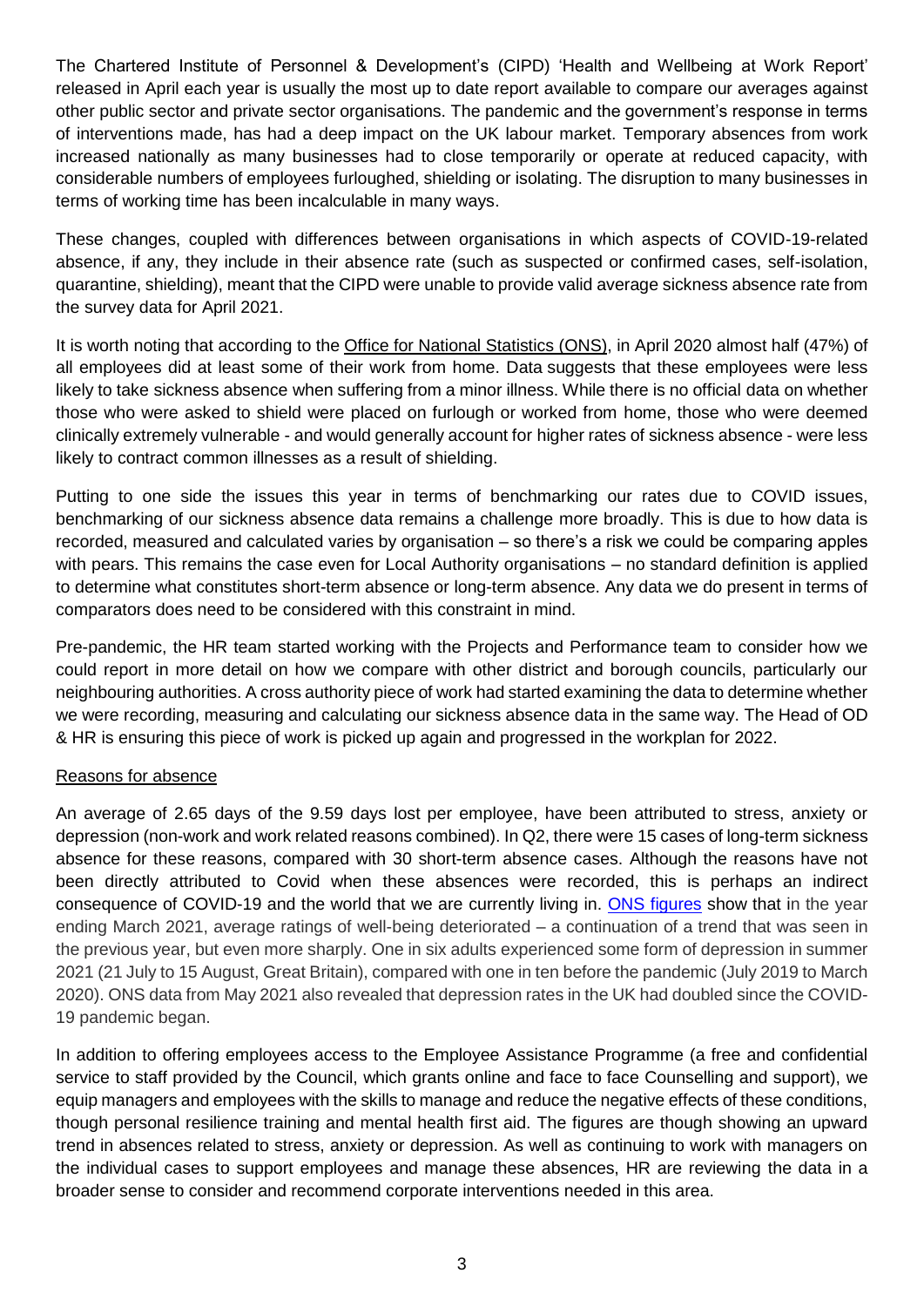As work restarts in 2022 to review and implement the Council's Great People Plan, which includes the aim to strengthen engagement methods with our employees, we should be in a better position to initiate and interrogate specific survey(s) around health and wellbeing. This will help us find out what the issues are for our employees and then provide interventions to support our staff further, with the aim to keep people at work – happy, healthy and productive.

The next highest reasons by number of average days lost are related to back pain at an average of 1.42 days lost per employee, heart/chest conditions at an average of 0.97 days lost, and diarrhoea/vomiting at an average of 0.59 days lost.

Operationally, HR continue to monitor and support managers in the application of the sickness policy and procedure, as well as flagging any unusual or unexpected trends to the Management Team for relevant action to be taken.

#### Covid Specific Absence Information

In addition to the above sickness absence, we have a been recording separately any absences relating to Covid. Please see additional COVID specific absence information below:

| <b>COVID absences (suspected &amp; confirmed)</b> |                                  |                              |                     |
|---------------------------------------------------|----------------------------------|------------------------------|---------------------|
|                                                   | No. of<br><b>Days</b><br>absence | <b>Periods of</b><br>absence | Average days absent |
| Rolling Year 1.7.20 to 30.6.21                    | 319                              | 60                           | 5.32                |
|                                                   |                                  |                              |                     |
| Rolling Year 1.10.20 to 30.9.21                   | 494                              | 84                           | 5.88                |

Included with this report is a copy of the Council's Sickness Absence Policy & Procedure, outlining our approaches to managing both short-term and long-term absence at the Council. This may be of particular benefit as background information for new Members on the Employment Committee. We have a number of interventions currently used to manage short-term absences which include return to work interviews with managers, line managers taking responsibility for managing absences within their team but supported by regular reporting from HR and professional advice and trigger mechanisms to review absences including the issuing of absence warnings under our policy. Interventions to manage long-term absences include again return to work interviews/managers (with HR support) being in regular liaison with staff off sick, trigger points to review the absence period, specialist occupational health advice sought for information on a likely return to work/what adjustments the Council can make, phased returns/short or long-term adjustments to work or patter to enable a return to work and capability procedures being followed if a return to work is not possible. The aims of our sickness policy are set out clearly on page 2 of the policy. The framework is in place to monitor and manage absence and to help facilitate a sustained improvement in attendance. If this is not possible, for both short and long-term cases, dismissal (for reasons of capability) is a potential outcome.

The HR team has a rolling programme in place for the review of the Council's HR related policies and procedures. This programme of work was paused during the Covid response whilst resources were focused on responding to the pandemic priorities. The sickness absence policy and procedure is one that is in the refreshed workplan for review in the new year.

#### **Employee turnover (attrition)**

RBBC's voluntary (resignation) employee turnover rate has decreased to 7% of the workforce over the past year, and Q2 rolling year indicates 2%.